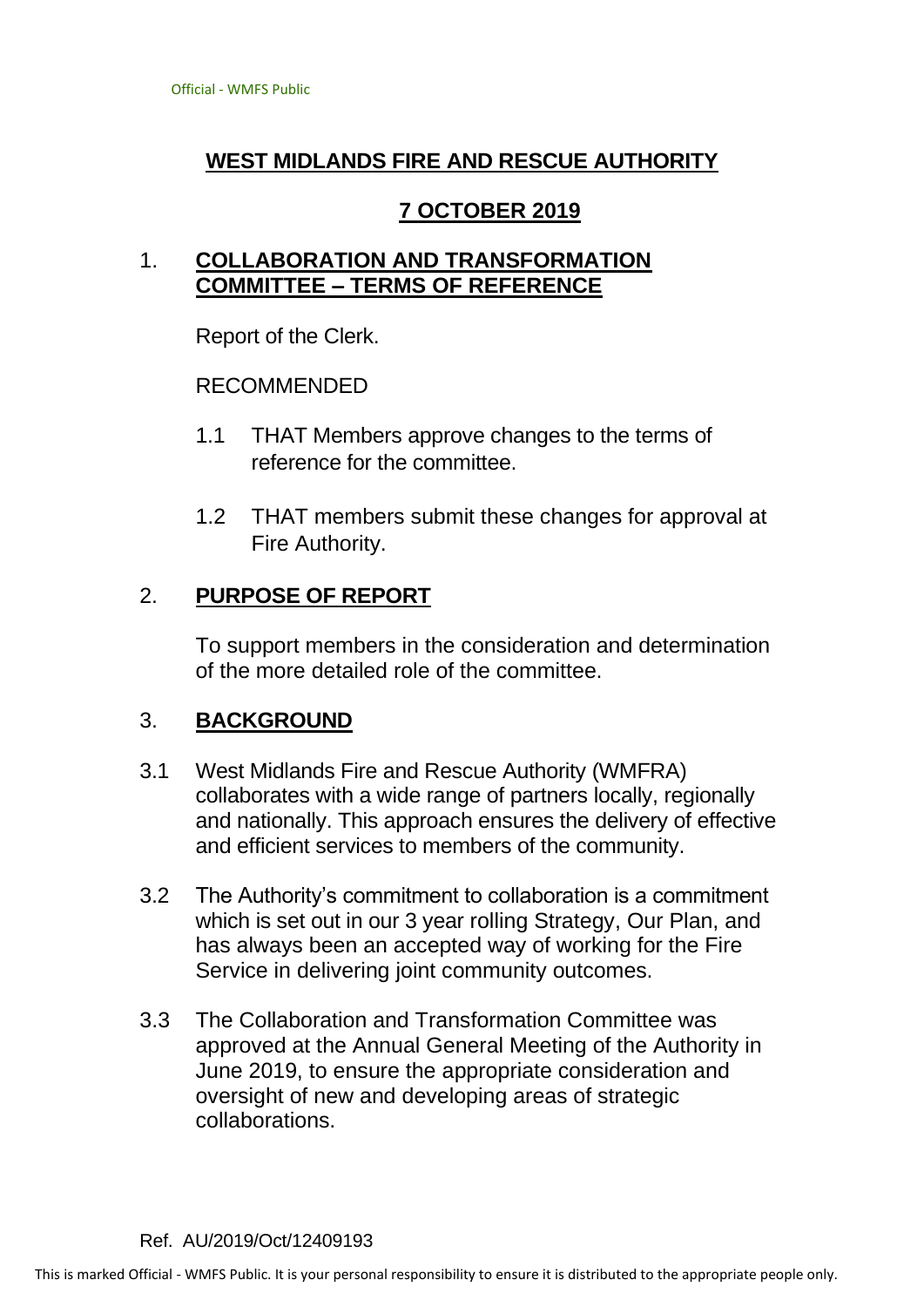- 3.4 Its terms of reference set out the role of the committee in 'the strategic development and assurance of transformational collaborative working agreements (up to implementation) aligned to the 'Duty to Collaborate' (Policing and Crime Act 2017) and/or the delivery of the Authority's Strategy.'
- 3.5 The Authority's review of future governance and the outcomes of the Future Governance Working Group clearly highlighted the benefits of wider collaboration in services delivered for local communities. Members may want to consider the following points in the review and enhancement of the current terms of reference:
	- The role of the committee in championing digital transformation across the Service as a core consideration for collaboration;
	- The role of the committee in enabling the Service to improve and evolve new and existing areas of collaboration through providing clear strategic direction, aligned to the Authority's strategy, Our Plan.
	- Member involvement in supporting collaborative relationships through links within respective local authorities.

# 4. **EQUALITY IMPACT ASSESSMENT**

In preparing this report an initial Equality Impact Assessment is not required and has not been carried out.

### 5. **LEGAL IMPLICATIONS**

The detail in this report provides a high-level overview of how the Authority and Service are meeting the requirements of the Duty to Collaborate.

#### 6. **FINANCIAL IMPLICATIONS**

There are no direct financial implications.

### 7. **ENVIRONMENTAL IMPLICATIONS**

There are no environmental implications.